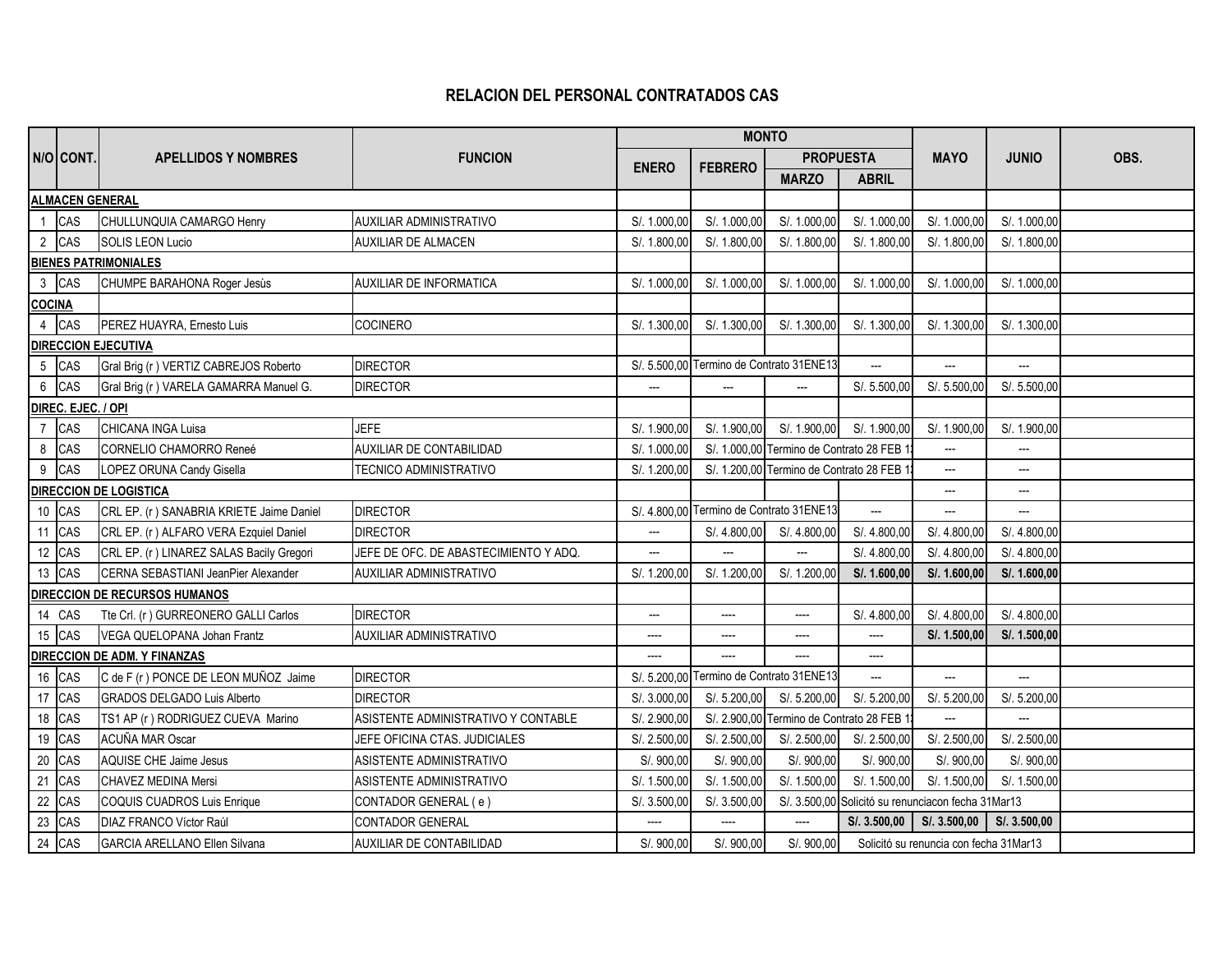|    | 25 CAS                  | HUARCAYA ALVAREZ Erly Janett              | Elab.Planillas y Evaluación Psicológica     | S/. 1.800,00 | S/. 1.800,00                          | S/. 1.800,00     | S/. 1.800,00             | S/. 2.500,00                             | S/. 2.500,00 |                                                   |
|----|-------------------------|-------------------------------------------|---------------------------------------------|--------------|---------------------------------------|------------------|--------------------------|------------------------------------------|--------------|---------------------------------------------------|
|    | 26 CAS                  | MIXAN MAS NORBERTH Anibal                 | ASISTENTE ADMINISTRATIVO                    | S/. 1.100,00 | S/. 1.100,00                          | S/. 1.100,00     | S/. 1.100,00             | S/. 1.100,00                             | S/. 1.100,00 |                                                   |
|    | 27 CAS                  | OLIVERA TORRES Yngrid Eliza               | ASISTENTE DE PRESUPUESTO                    | ----         | ----                                  | ----             | ----                     | S/. 1.200,00                             | S/. 1.200,00 |                                                   |
|    | 28 CAS                  | PEROCHENA RIVERA Eloy Francisco           | ASISTENTE ADMINISTRATIVO                    | S/. 1.500,00 | S/. 1.500,00                          | S/. 1.500,00     | S/. 1.500,00             | S/. 1.500,00                             | S/. 1.500,00 |                                                   |
|    | 29 CAS                  | PONCE CASAS Miguel                        | AUXILIAR DE OFICINA - DIGITACION            | S/. 1.200,00 | S/. 1.200,00                          | S/. 1.200,00     | S/. 1.200,00             | S/. 1.200,00                             | S/. 1.200,00 |                                                   |
|    | 30 CAS                  | RUIZ DIAZ Giovanna Carolina               | ASISTENTE DE CONTABILIDAD                   | S/. 1.700,00 | S/. 1.700,00                          | S/. 1.700,00     | S/. 1.700,00             |                                          |              | S/. 566,66 Solicitó su renuncia con fecha 10May13 |
|    | 31 CAS                  | VIGIL ROCA Juan Alberto                   | TESORERO                                    | S/. 3.200,00 | S/. 3.200,00                          | S/. 3.200,00     | S/. 3.200,00             | S/. 3.200,00                             | S/. 3.200,00 |                                                   |
|    | 32 CAS                  | WONG SANTILLAN Luis Miguel                | JEFE DE LA OFICINA DE PRESUPUESTO           | S/. 2.500,00 | S/. 2.500,00                          | S/. 3.200,00     | S/. 3.200,00             | S/.3.200,00                              | S/. 3.200,00 |                                                   |
|    | 33 CAS                  | ZEGARRA CARRILLO Lily Carol               | SECRETARIA                                  | S/. 1.300,00 | S/. 1.300,00                          | S/. 1.300,00     | S/. 1.300,00             | S/. 1.300,00                             | S/. 1.300,00 |                                                   |
|    |                         | <b>DEFENSORIA DE OFICIO</b>               |                                             |              |                                       |                  |                          |                                          |              |                                                   |
|    | 34 CAS                  | <b>ESTRADA BALDEON Kelly Gisset</b>       | ASISTENTE DIGITADORA                        | S/. 1.500,00 | S/. 1.500,00                          | S/. 1.500,00     | S/. 1.500,00             | S/. 1.500,00                             | S/. 1.500,00 |                                                   |
|    |                         | <b>DIV. DE MANTENIMIENTO</b>              |                                             |              |                                       |                  |                          |                                          |              |                                                   |
|    | 35 CAS                  | ALEJOS QUISPE Fernando Gabriel            | <b>IMPIEZA</b>                              | S/. 950,00   | S/. 950,00                            | S/. 950,00       | S/. 950,00               | S/. 950,00                               | S/. 950,00   |                                                   |
|    | 36 CAS                  | <b>CACERES ANAMPA Avelino</b>             | IMPIEZA Y SERVICIOS MENORES                 | S/. 1.250,00 | S/. 1.250,00                          | S/. 1.250,00     | S/. 1.250,00             | S/. 1.250,00                             | S/. 1.250,00 |                                                   |
|    | 37 CAS                  | DE LA CRUZ LAZO Richard                   | IMPIEZA Y SERVICIOS MENORES                 | S/. 1.250,00 | S/. 1.250,00                          | S/. 1.250,00     | S/. 1.250,00             | S/. 1.250,00                             | S/. 1.250,00 |                                                   |
|    | 38 CAS                  | GUERRERO LUYO Luis Enrique                | <b>IMPIEZA</b>                              | S/. 950,00   | S/. 950,00                            | S/. 950,00       | S/. 950,00               | S/. 950,00                               | S/. 950,00   |                                                   |
|    | 39 CAS                  | MENDOZA YAURI Felipe                      | <b>IMPIEZA</b>                              | S/. 1.000,00 | S/. 1.000,00                          | S/. 1.000,00     | S/. 1.000,00             | S/. 1.000,00                             | S/. 1.000,00 |                                                   |
|    | 40 CAS                  | NUÑEZ FLORES Miriam                       | SECRETARIA                                  | S/. 950,00   | S/. 950,00                            | S/. 950,00       | S/. 950,00               | S/. 950,00                               | S/. 950,00   |                                                   |
|    | 41 CAS                  | RAMOS GUEVARA Rómulo Randolph             | IMPIEZA Y SERVICIOS MENORES                 | S/. 850,00   | S/. 850,00                            | S/. 850,00       | S/. 850,00               | S/. 850,00                               | S/. 850,00   |                                                   |
|    | 42 CAS                  | REYES SEMINARIO Eulogio                   | <b>IMPIEZA</b>                              | S/. 750,00   | S/. 750,00                            | S/. 750,00       | S/. 750,00               | S/. 750,00                               | S/. 750,00   |                                                   |
|    | <b>DIV. DE SISTEMAS</b> |                                           |                                             |              |                                       |                  |                          |                                          |              |                                                   |
|    | 43 CAS                  | CARRIZO CORONADO Estela                   | ANALISTA PROGRAMADORA DE SISTEMAS           | S/. 1.300,00 | S/. 1.300,00                          | S/. 1.300,00     | S/. 2.000,00             | S/. 2.000,00                             | S/. 2.000,00 |                                                   |
| 44 | CAS                     | PALOMINO FALCON Manuel Enrique            | TECNICO ADMINISTRATIVO                      | S/. 750,00   | S/. 750,00                            | S/. 750,00       | S/. 1.000,00             | S/. 1.000,00                             | S/. 1.000,00 |                                                   |
| 45 | CAS                     | UCHUYA DE LA CRUZ Carlos Omar             | ADMINISTRADOR DE REDES Y SEG.INF.           | S/. 1.700,00 | S/. 1.700,00                          | S/. 1.700,00     |                          | S/. 1.700,00 Termino de Contrato 30Abr13 |              |                                                   |
|    |                         |                                           |                                             |              | <b>MONTO</b>                          |                  |                          |                                          |              |                                                   |
|    | N/O CONT.               | <b>APELLIDOS Y NOMBRES</b>                | <b>FUNCION</b>                              | <b>ENERO</b> | <b>FEBRERO</b>                        | <b>PROPUESTA</b> |                          | <b>MAYO</b>                              | <b>JUNIO</b> | OBS.                                              |
|    |                         |                                           |                                             |              |                                       | <b>MARZO</b>     | <b>ABRIL</b>             |                                          |              |                                                   |
|    | <b>DIV. SANIDAD</b>     |                                           |                                             |              |                                       |                  |                          |                                          |              |                                                   |
|    | 46 CAS                  | CARRILLO BALDWIN Silvia Patricia          | <b>ODONTOLOGA</b>                           | S/. 2.800,00 | S/. 2.800,00                          | S/. 2.800,00     | S/. 2.800,00             | S/. 2.800,00                             | S/. 2.800,00 |                                                   |
|    | 47 CAS                  | <b>GUZMAN HUAMAN Delia</b>                | <b>ENFERMERA</b>                            | S/. 1.700,00 | S/. 1.700,00                          | S/. 1.700,00     | S/. 1.700,00             | S/. 1.700,00                             | S/. 1.700,00 |                                                   |
|    | 48 CAS                  | GUTIERREZ QUEQUEZANA Rose Mary            | <b>MEDICO GENERAL</b>                       |              | S/. 2.900,00 LICITO SU RENUNCIA 31ENE |                  | $\hspace{0.05cm} \ldots$ | ---                                      | ---          |                                                   |
|    |                         | <b>DIV. SEG. / INFORMES</b>               |                                             |              |                                       |                  |                          |                                          |              |                                                   |
|    | 49 CAS                  | <b>GARCES VILLANUEVA Jennifer Lissete</b> | <b>RECEPCIONISTA</b>                        | S/. 950,00   | S/. 950,00                            | S/. 950,00       | S/. 950,00               | S/. 950,00                               | S/. 950,00   |                                                   |
|    | 50 CAS                  | HIDALGO HIDALGO Carmen                    | OPERADORA EN LA CENTRAL TELF.               | S/. 950,00   | S/. 950,00                            | S/. 950,00       | S/. 950,00               | S/. 950,00                               | S/. 950,00   |                                                   |
|    | <b>FISCALIA SUPREMA</b> |                                           |                                             |              |                                       |                  |                          |                                          |              |                                                   |
|    | 51 CAS                  | Cap SJE (r) GAMARRA LAZO Roxana           | Asesoría Legal en Elaboracion Dictámenes    | S/. 3.000,00 | S/. 3.000,00                          | S/. 3.000,00     | S/. 3.000,00             | S/. 3.000,00                             | S/. 3.000,00 |                                                   |
|    | 52 CAS                  | DE LA PUENTE CORTEZ Angela Patricia       | Esp.en revisión exp. de Procesos Judiciales | S/. 1.300,00 | S/. 1.300,00                          | S/. 1.300,00     | S/. 1.300,00             | S/. 1.300,00                             | S/. 1.300,00 |                                                   |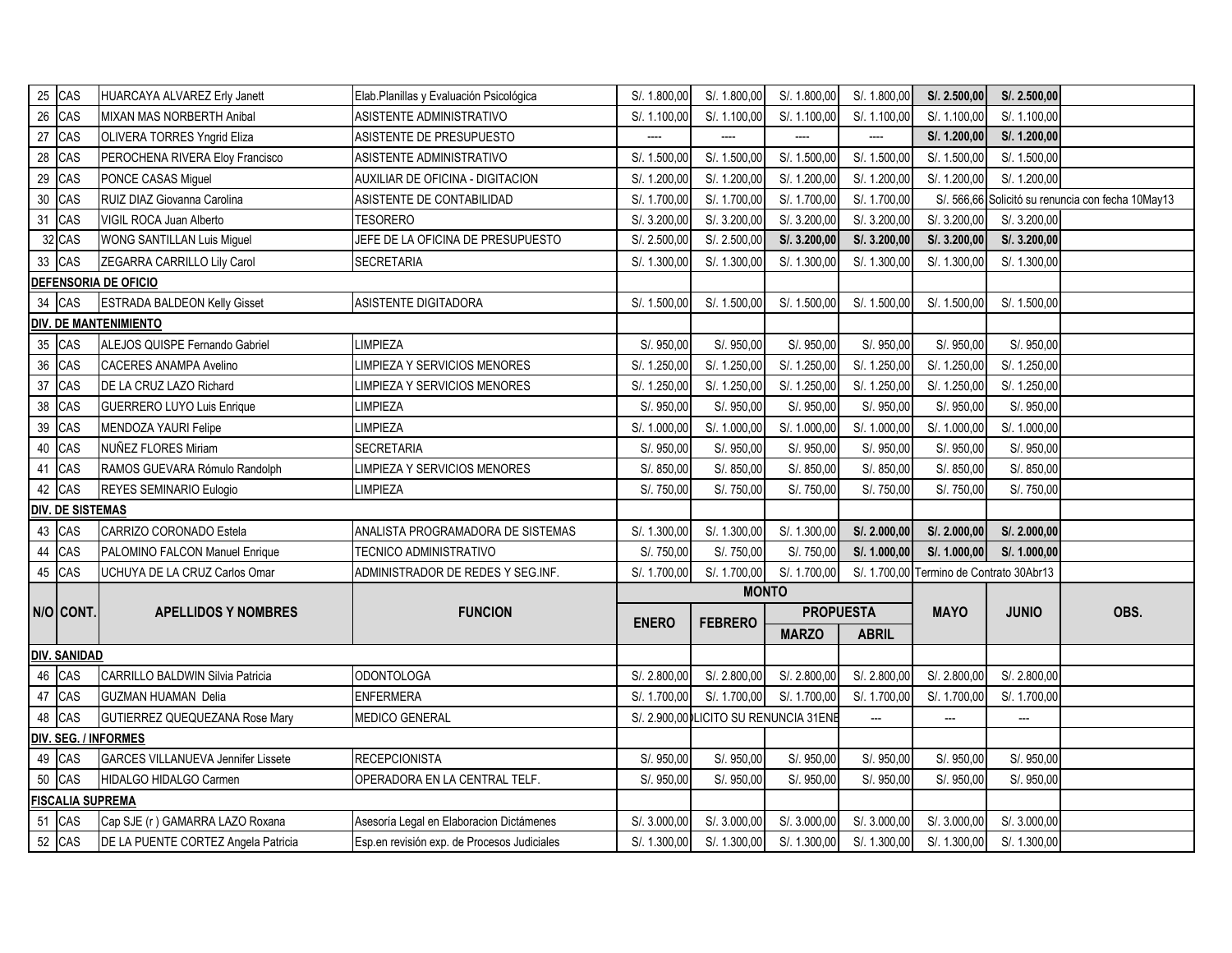|                  | 53 CAS                 | VILLARAN SOTO, Carlos                      | ASESOR LEGAL                                  | ---          | ---                         | ---                                   | ---          | S/. 3.000,00 | S/. 3.000,00             |  |
|------------------|------------------------|--------------------------------------------|-----------------------------------------------|--------------|-----------------------------|---------------------------------------|--------------|--------------|--------------------------|--|
|                  |                        | FISCALIA SUPREMA ANTE LA SALA DE GUERRA    |                                               |              |                             |                                       |              |              |                          |  |
|                  | 54 CAS                 | INTI CHUQUIPIONDO Carol Susan              | MANEJO DESPACHO JUDICIAL                      | S/. 1.100,00 | S/. 1.100,00                | S/. 1.100,00                          | S/. 1.100,00 | S/. 1.100,00 | S/. 1.100,00             |  |
|                  | <b>GIMNASIO</b>        |                                            |                                               |              |                             |                                       |              |              |                          |  |
|                  | 55 CAS                 | GARCIA DEL MAZO, Luis                      | <b>INSTRUCTOR DE GIMNASIO</b>                 | S/. 1.200,00 | S/. 1.200,00                | S/. 1.200,00                          | S/. 1.200,00 | S/. 1.200,00 | S/. 1.200,00             |  |
| 56               | CAS                    | SERRUTO IPANAQUE Ana                       | AUX. DE EDUCACION FISICA                      | S/. 900,00   | Termino de Contrato 31ENE13 |                                       | ---          | ---          | ---                      |  |
|                  |                        | <b>INSPECTORIA GENERAL</b>                 |                                               |              |                             |                                       |              |              |                          |  |
|                  | 57 CAS                 | Gral. PNP (r) ROJAS AGÜERO Roberto Leandro | <b>INSPECTOR GENERAL</b>                      | ---          | S/. 5.000,00                | S/. 5.000,00                          | S/. 5.000,00 | S/. 5.000,00 | S/. 5.000,00             |  |
| 58               | CAS                    | GUERRA SANTA MARIA Angela                  | ASITENTE JUDICIAL                             | S/. 1.100,00 | S/. 1.100,00                | S/. 1.100,00                          | S/. 1.100,00 | S/. 1.100,00 | S/. 1.100,00             |  |
| 59               | CAS                    | SOLOGUREN UBILLUS DE LEON Zita             | ASESORA                                       | S/. 4.500,00 | S/. 4.500,00                | S/. 4.500,00                          | S/. 4.500,00 | S/. 4.500,00 | S/. 4.500,00             |  |
| $\overline{100}$ |                        |                                            |                                               |              |                             |                                       |              |              |                          |  |
| 60               | CAS                    | <b>HURTADO ARIAS Rosa Luz</b>              | ELABORACION INFORMES AUDITORIA                | S/. 2.000,00 | S/. 2.000,00                | S/. 2.000,00                          | S/. 2.000,00 | S/. 2.500,00 | S/. 2.500,00             |  |
| 61               | CAS                    | SOLARI CARBAJAL Giovanna Maria             | ELABORACION INFORMES AUDITORIA                | S/. 2.500,00 | S/. 2.500,00                | S/. 2.500,00                          | S/. 2.500,00 | S/. 2.500,00 | S/. 2.500,00             |  |
|                  |                        | <b>OFC. DE ASESORES</b>                    |                                               |              |                             |                                       |              |              |                          |  |
|                  | 62 CAS                 | BAUTISTA RODRIGUEZ Gilder Stefany          | ASISTENTE JURIDICO                            | S/. 750,00   |                             | S/. 750,00 Termino de Contrato 28 FEB |              | ---          | $\overline{\phantom{a}}$ |  |
|                  |                        | OFC. RR.PP e IMAGEN INSTITUCIONAL          |                                               |              |                             |                                       |              |              |                          |  |
|                  | 63 CAS                 | CALAGUA GAVILAN Ronny                      | PERIODISTA Y RELAC. PUBLICO                   | S/. 2.200,00 | S/. 2.200,00                | S/. 2.200,00                          | S/. 2.200,00 | S/.3.000,00  | S/. 3.000,00             |  |
| 64               | CAS                    | <b>ESTELA FERNANDEZ Nancy</b>              | <b>JEFE</b>                                   | S/. 5.000,00 | S/. 5.000,00                | S/. 5.000,00                          | S/. 5.000,00 | S/. 5.000,00 | S/. 5.000,00             |  |
| 65               | CAS                    | HUAMANCHUMO FARFAN Nicol                   | TECNICO EN DISEÑO GRAFICO                     | S/. 1.700,00 | S/. 1.700,00                | S/. 1.700,00                          | S/. 1.700,00 | S/. 1.700,00 | S/. 1.700,00             |  |
| 66               | CAS                    | VELASQUEZ FERMIN Cesar Randy               | Esp.Prensa Digital, Fotografía y Edic.Audiov. | S/. 750,00   | S/. 750,00                  | S/. 750,00                            | S/. 750,00   | S/. 1.200,00 | S/. 1.200,00             |  |
|                  |                        | <b>OFC. DE TRANSPORTES</b>                 |                                               |              |                             |                                       |              |              |                          |  |
|                  | 67 CAS                 | QUISPE BATALLANOS Willy                    | <b>CHOFER</b>                                 | S/. 1.250,00 | S/. 1.250,00                | S/. 1.250,00                          | S/. 1.250,00 | S/. 1.250,00 | S/. 1.250,00             |  |
|                  | <b>PROCURADURIA</b>    |                                            |                                               |              |                             |                                       |              |              |                          |  |
|                  | 68 CAS                 | BERROCAL GRANDA Oswaldo                    | TECNICO DILIGENCIERO                          | S/. 1.000,00 | S/. 1.000,00                | S/. 1.000,00                          | S/. 1.000,00 | S/. 1.000,00 | S/. 1.000,00             |  |
|                  | 69 CAS                 | MEDINA LOPEZ Julio A                       | <b>ASESOR</b>                                 | S/. 1.500,00 | S/. 1.500,00                | S/. 1.500,00                          | S/. 1.500,00 | S/. 2.000,00 | S/. 2.000,00             |  |
|                  | <b>SALA DE VOCALES</b> |                                            |                                               |              |                             |                                       |              |              |                          |  |
|                  | 70 CAS                 | JARA CABALLERO Edwin                       | MAYORDOMO                                     | S/. 1.200,00 | S/. 1.200,00                | S/. 1.200,00                          | S/. 1.200,00 | S/. 1.200,00 | S/. 1.200,00             |  |
|                  |                        | <b>SALA SUPREMA DE GUERRA</b>              |                                               |              |                             |                                       |              |              |                          |  |
| 71               | CAS                    | <b>DEGOLLAR LOPEZ Yullissa</b>             | MANEJO DESPACHO JUDICIAL                      | S/. 1.500,00 | S/. 1.500,00                | S/. 1.500,00                          | S/. 1.500,00 | S/. 2.000,00 | S/. 2.000,00             |  |
| $72\,$           | CAS                    | ALFARO VALVERDE José de Jesús              | MAYORDOMO                                     | S/. 1.200,00 | S/. 1.200,00                | S/. 1.200,00                          | S/. 1.200,00 | S/. 1.200,00 | S/. 1.200,00             |  |
| 73               | CAS                    | VILCA SANCHEZ Isolina Engracia             | <b>OFICINISTA</b>                             | S/. 1.000,00 | S/. 1.000,00                | S/. 1.000,00                          | S/. 1.000,00 | S/. 1.000,00 | S/. 1.000,00             |  |
|                  |                        | <b>SECRETARIA GENERAL</b>                  |                                               |              |                             |                                       |              |              |                          |  |
|                  | 74 CAS                 | CASIANO ZAPATA Blanca                      | AUXILIAR ADMINISTRATIVO                       | S/. 900,00   | S/. 900,00                  | S/. 900,00                            | S/. 900,00   | S/. 900,00   | S/. 900,00               |  |
|                  | 75 CAS                 | ESCOBAR GALLEGOS Héctor                    | MANEJO DESPACHO JUDICIAL                      | S/. 2.000,00 | S/. 2.000,00                | S/. 2.000,00                          | S/. 2.000,00 | S/. 2.000,00 | S/. 2.000,00             |  |
|                  |                        | SECRETARIA GENERAL / ARCHIVO GENERAL       |                                               |              |                             |                                       |              |              |                          |  |
|                  | 76 CAS                 | HUAMAN MANRIQUE Anyel Adelayda             | ASISTENTE EN ARCHIVO                          | S/. 750,00   | S/. 750,00                  | S/. 750,00                            | S/. 750,00   | S/. 750,00   | S/. 750,00               |  |
|                  |                        | <b>SECRETARIA GENERAL / BIBLIOTECA</b>     |                                               |              |                             |                                       |              |              |                          |  |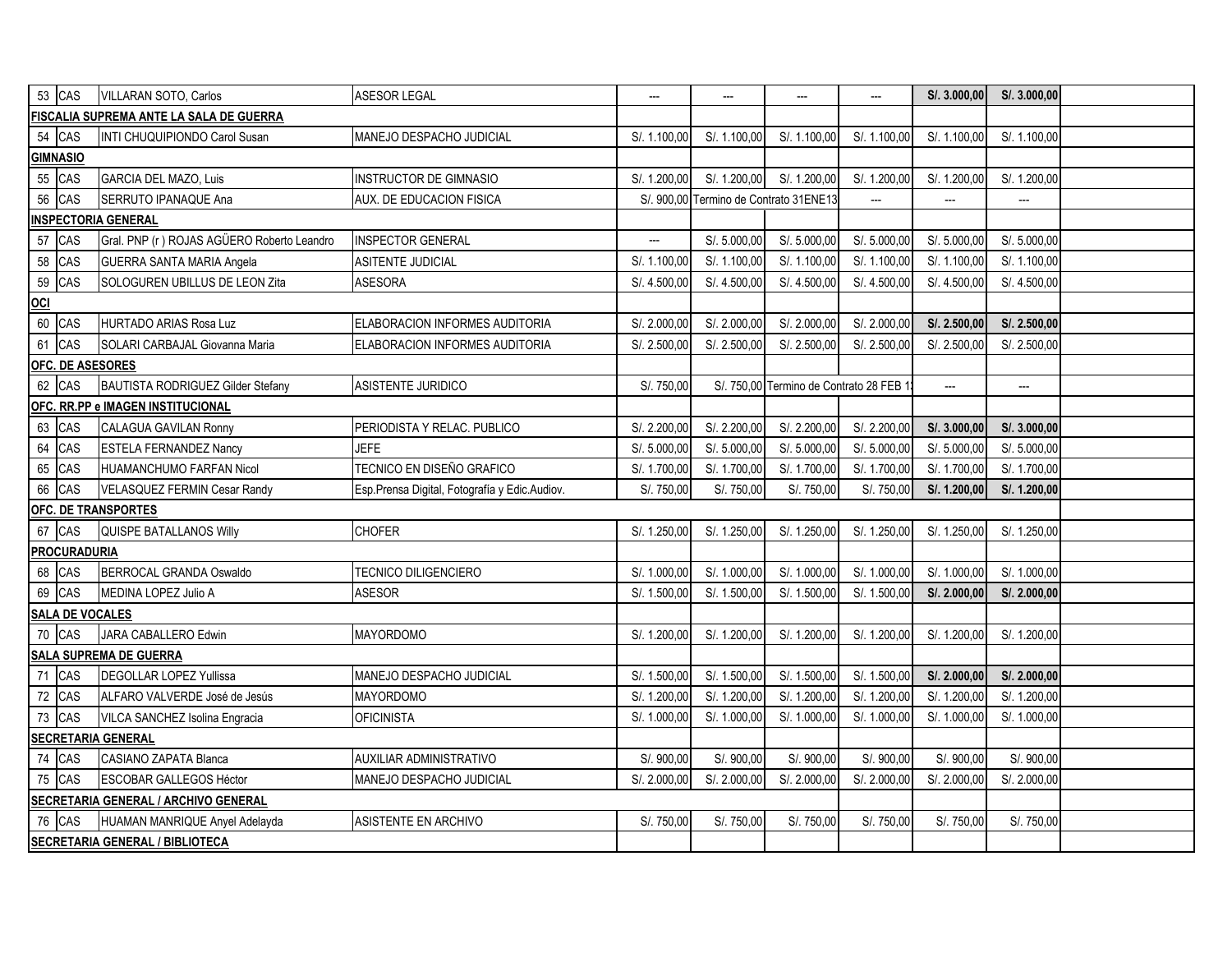|                                       | 77 CAS    | MIESES CHAVEZ Fidel                        | Trabajos digitación y/o Elab. Publicaciones | S/. 1.400,00 | S/. 1.400,00   | S/. 1.400,00                              | S/. 1.400,00     | S/. 1.400,00 | S/. 1.400,00 |      |
|---------------------------------------|-----------|--------------------------------------------|---------------------------------------------|--------------|----------------|-------------------------------------------|------------------|--------------|--------------|------|
| <b>SECRETARIA GENERAL / BOLETINES</b> |           |                                            |                                             |              |                |                                           |                  |              |              |      |
|                                       | 78 CAS    | ALVARADO RUIZ Isabel Cristilda             | ASISTENTE ADMINISTRATIVO                    | S/. 1.200,00 | S/. 1.200,00   | S/. 1.200,00                              | S/. 1.200,00     | S/. 1.200,00 | S/. 1.200,00 |      |
|                                       | 79 CAS    | SANCHEZ MORALES Patricia Olivia            | SERV. ADM. - DIGITACION                     | S/. 1.200,00 | S/. 1.200,00   | S/. 1.200,00                              | S/. 1.200,00     | S/. 1.200,00 | S/. 1.200,00 |      |
|                                       |           | <b>SECRETARIA GENERAL / MESA DE PARTES</b> |                                             |              |                |                                           |                  |              |              |      |
|                                       | 80 CAS    | ALVA MALDONADO Rosa                        | AUXILIAR ADMINISTRATIVO                     | S/. 1.440,00 | S/. 1.440,00   | S/. 1.440,00                              | S/. 1.440,00     | S/. 1.440,00 | S/. 1.440,00 |      |
|                                       | 81 CAS    | ESPINOZA CASTILLO Wagner Junior            | NOTIFICADOR MOTORIZADO                      | S/. 1.000,00 |                | S/. 1.000,00 Renunció con fecha 28 FEB 13 |                  | ---          | ---          |      |
|                                       | 82 CAS    | HUARCAYA GALVEZ David O.                   | NOTIFICADOR MOTORIZADO                      | S/. 1.000,00 | S/. 1.000,00   | S/. 1.000,00                              | S/. 1.000,00     | S/. 1.000,00 | S/. 1.000,00 |      |
|                                       | 83 CAS    | RUIZ CALZADA Percy M.                      | AUXILIAR ADMINISTRATIVO                     | S/. 1.000,00 | S/. 1.000,00   | S/. 1.000,00                              | S/. 1.000,00     | S/. 1.000,00 | S/. 1.000,00 |      |
|                                       |           |                                            |                                             |              |                | <b>MONTO</b>                              |                  |              |              |      |
|                                       | N/O CONT. | <b>APELLIDOS Y NOMBRES</b>                 | <b>FUNCION</b>                              | <b>ENERO</b> | <b>FEBRERO</b> |                                           | <b>PROPUESTA</b> |              | <b>JUNIO</b> | OBS. |
|                                       |           |                                            |                                             |              |                | <b>MARZO</b>                              | <b>ABRIL</b>     |              |              |      |
|                                       |           | <b>SECRETARIA GENERAL / RCC</b>            |                                             |              |                |                                           |                  |              |              |      |
|                                       | 84 CAS    | <b>DE BONA PAPPAFFAVA Dolly</b>            | <b>SECRETARIA</b>                           | S/. 1.400,00 | S/. 1.400,00   | S/. 1.400,00                              | S/. 1.400,00     | S/. 1.400,00 | S/. 1.400,00 |      |
|                                       | 85 CAS    | OHE RAMOS María                            | SERV. ADM. INGRESO DE DATOS                 | S/. 1.100,00 | S/. 1.100,00   | S/. 1.100,00                              | S/. 1.100,00     | S/. 1.100,00 | S/. 1.100,00 |      |
|                                       |           |                                            |                                             |              |                | S/. 1.100,00                              | S/. 1.100,00     | S/. 1.100,00 | S/. 1.100,00 |      |
|                                       | 86 CAS    | SAAVEDRA LIZARDO Mailly                    | <b>AUXILIAR JUDICIAL</b>                    | S/. 1.100,00 | S/. 1.100,00   |                                           |                  |              |              |      |
|                                       |           | <b>VOCALIA DE INSTRUCCIÓN</b>              |                                             |              |                |                                           |                  |              |              |      |

## **PERSONAL CAS DE LOS TRIBUNALES SUPERIORES A NIVEL NACIONAL**

|                                     |                 |                                      |                                  |              | <b>MONTO</b>   |                  |              |              |              |      |
|-------------------------------------|-----------------|--------------------------------------|----------------------------------|--------------|----------------|------------------|--------------|--------------|--------------|------|
|                                     | N/O CONT.       | <b>APELLIDOS Y NOMBRES</b>           | <b>FUNCION</b>                   | <b>ENERO</b> | <b>FEBRERO</b> | <b>PROPUESTA</b> |              | <b>MAYO</b>  | <b>JUNIO</b> | OBS. |
|                                     |                 |                                      |                                  |              |                | <b>MARZO</b>     | <b>ABRIL</b> |              |              |      |
|                                     |                 | <b>TSMP Centro - Voc. Inst. FAP</b>  |                                  |              |                |                  |              |              |              |      |
|                                     | <b>CAS</b>      | CUBA ANZUALDO, Carlos Fernando       | <b>SERVICIOS ADMINISTRATIVOS</b> | S/. 800,00   | S/.800,00      | S/. 800,00       | S/.800,00    | S/. 800,00   | S/. 800,00   |      |
| <b>TSMP Centro - Voc. Inst. PNP</b> |                 |                                      |                                  |              |                |                  |              |              |              |      |
|                                     | 2 CAS           | LEON SOLOGUREN Joanna Katherine Rita | <b>SECRETARIA</b>                | S/. 1.500,00 | S/. 1.500,00   | S/. 1.500,00     | S/. 1.500,00 | S/. 1.500,00 | S/. 1.500,00 |      |
|                                     |                 | <b>TSMP Centro - Voc.Inst.EP</b>     |                                  |              |                |                  |              |              |              |      |
|                                     | 3 CAS           | RODRIGUEZ NEYRA Rodolfo              | <b>AUXILIAR INFORMATICO</b>      | S/.800,00    | S/.800,00      | S/. 1.500,00     | S/. 1.500,00 | S/. 1.500,00 | S/. 1.500,00 |      |
|                                     | CAS             | GUTIERREZ VALENCIA, Maria            | <b>COCINERA</b>                  | S/. 810,00   | S/. 810,00     | S/. 810,00       | S/. 810,00   | S/. 810,00   | S/. 810,00   |      |
|                                     |                 | <b>TSMP Norte - Voc.Inst.EP</b>      |                                  |              |                |                  |              |              |              |      |
|                                     | <b>CAS</b>      | BAYONA SANCHEZ Julio Arturo          | AUXILIAR ADMINISTRATIVO          | S/. 750,00   | S/. 750,00     | S/. 750,00       | S/. 750,00   | S/. 750,00   | S/. 750,00   |      |
|                                     | 6 CAS           | ZAPATA LIZAMA Edwin Alfonso          | <b>AUXILIAR CONTABLE</b>         | S/. 750,00   | S/. 750,00     | S/. 750,00       | S/. 750,00   | S/. 750,00   | S/. 750,00   |      |
|                                     | <b>TSMP Sur</b> |                                      |                                  |              |                |                  |              |              |              |      |
| $\overline{7}$                      | <b>CAS</b>      | CORNEJO NUÑEZ, Vicente Amador        | <b>TECNICO ADMINISTRATIVO</b>    | S/. 750,00   | S/. 750,00     | S/. 750,00       | S/. 750,00   | S/. 1.000,00 | S/. 1.000,00 |      |